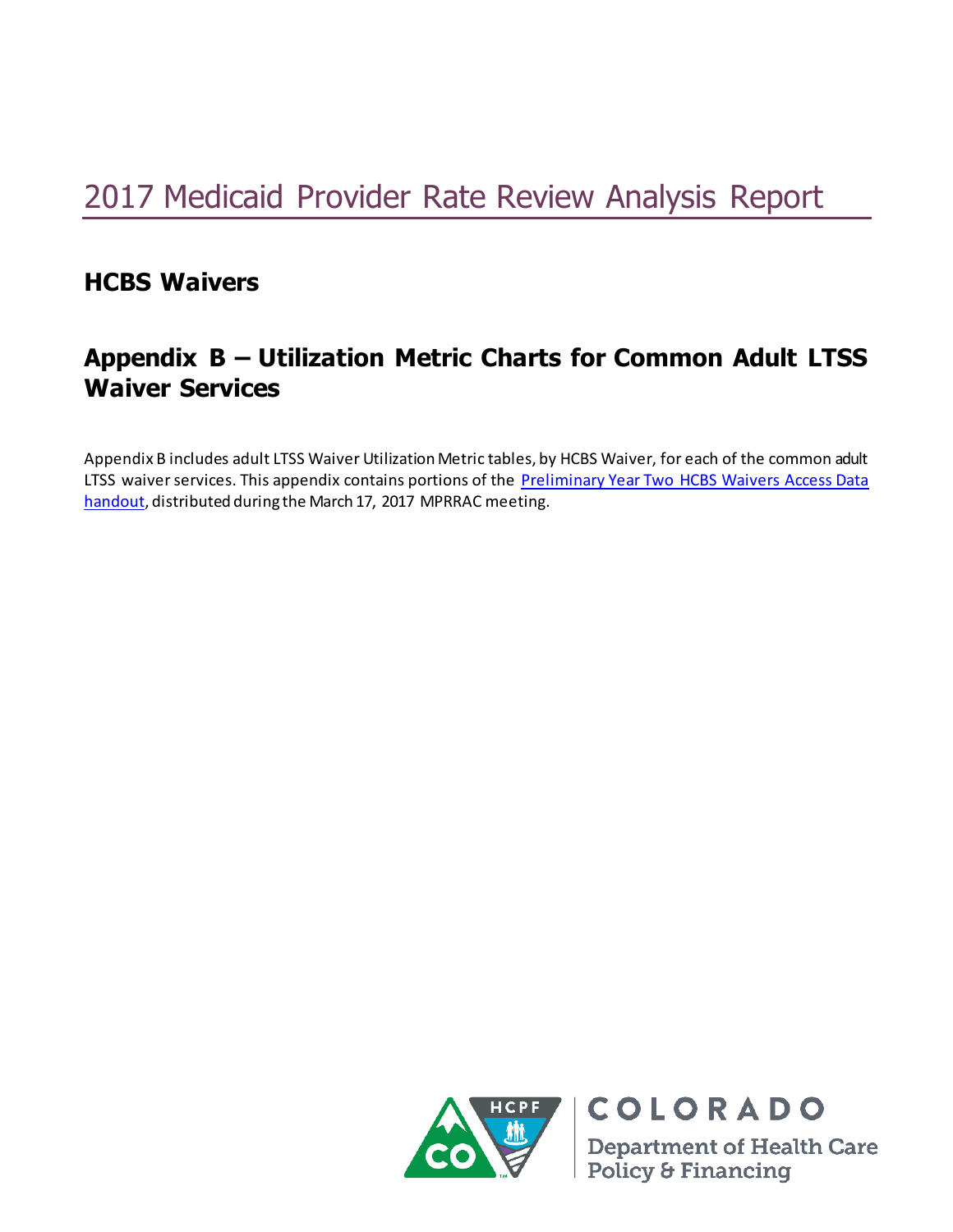# **EBD Waiver Services - Access Analysis Metrics**

Waiver Service: Adult Day

| Metric                    | FY 2014-15 | FY 2015-16 | <b>YoY Change</b> |
|---------------------------|------------|------------|-------------------|
| <b>Client Count</b>       | 2.417      | 2.513      | 3.97%             |
| <b>Provider Count</b>     | 71         |            | $0.00\%$          |
| <b>Units per Client</b>   | 214.51     | 214.47     | $-0.02%$          |
| <b>Units per Provider</b> | 7.302.30   | 7.591.13   | 3.96%             |

#### Waiver Service: Alternative Care Facility

| Metric                    | FY 2014-15 | FY 2015-16 | <b>YoY Change</b> |
|---------------------------|------------|------------|-------------------|
| <b>Client Count</b>       | 3.323      | 3,202      | $-3.64%$          |
| <b>Provider Count</b>     | 299        | 301        | 0.67%             |
| <b>Units per Client</b>   | 245.53     | 249.83     | 1.75%             |
| <b>Units per Provider</b> | 2,728.79   | 2,657.65   | $-2.61%$          |

## Waiver Service: IHSS Health Maintenance

| <b>Metric</b>             | FY 2014-15 | FY 2015-16 | <b>YoY Change</b> |
|---------------------------|------------|------------|-------------------|
| <b>Client Count</b>       | 898        | 1,303      | 45.10%            |
| <b>Provider Count</b>     | 25         | 34         | 36.00%            |
| Units per Client          | 3.330.43   | 2.919.06   | $-12.35%$         |
| <b>Units per Provider</b> | 119,629.08 | 111,868.56 | $-6.49%$          |

# Waiver Service: Homemaker

| Metric                    | FY 2014-15 | FY 2015-16 | <b>YoY Change</b> |
|---------------------------|------------|------------|-------------------|
| <b>Client Count</b>       | 6,522      | 6.797      | 4.22%             |
| <b>Provider Count</b>     | 219        | 231        | 5.48%             |
| <b>Units per Client</b>   | 722.54     | 736.77     | 1.97%             |
| <b>Units per Provider</b> | 21.517.90  | 21,678.77  | 0.75%             |

#### Waiver Service: IHSS Homemaker

| <b>Metric</b>             | FY 2014-15 | FY 2015-16 | <b>YoY Change</b> |
|---------------------------|------------|------------|-------------------|
| <b>Client Count</b>       | 289        | 421        | 45.67%            |
| <b>Provider Count</b>     | 42         | 49         | 16.67%            |
| <b>Units per Client</b>   | 873.40     | 933.39     | 6.87%             |
| <b>Units per Provider</b> | 6.009.81   | 8,019.57   | 33.44%            |

# Waiver Service: Non-Medical Transportation

| <b>Metric</b>             | FY 2014-15 | FY 2015-16 | <b>YoY Change</b> |
|---------------------------|------------|------------|-------------------|
| <b>Client Count</b>       | 2.755      | 2,855      | 3.63%             |
| <b>Provider Count</b>     | 88         | 80         | $-9.09%$          |
| <b>Units per Client</b>   | 172.92     | 173.01     | 0.06%             |
| <b>Units per Provider</b> | 5.413.50   | 6.174.46   | 14.06%            |

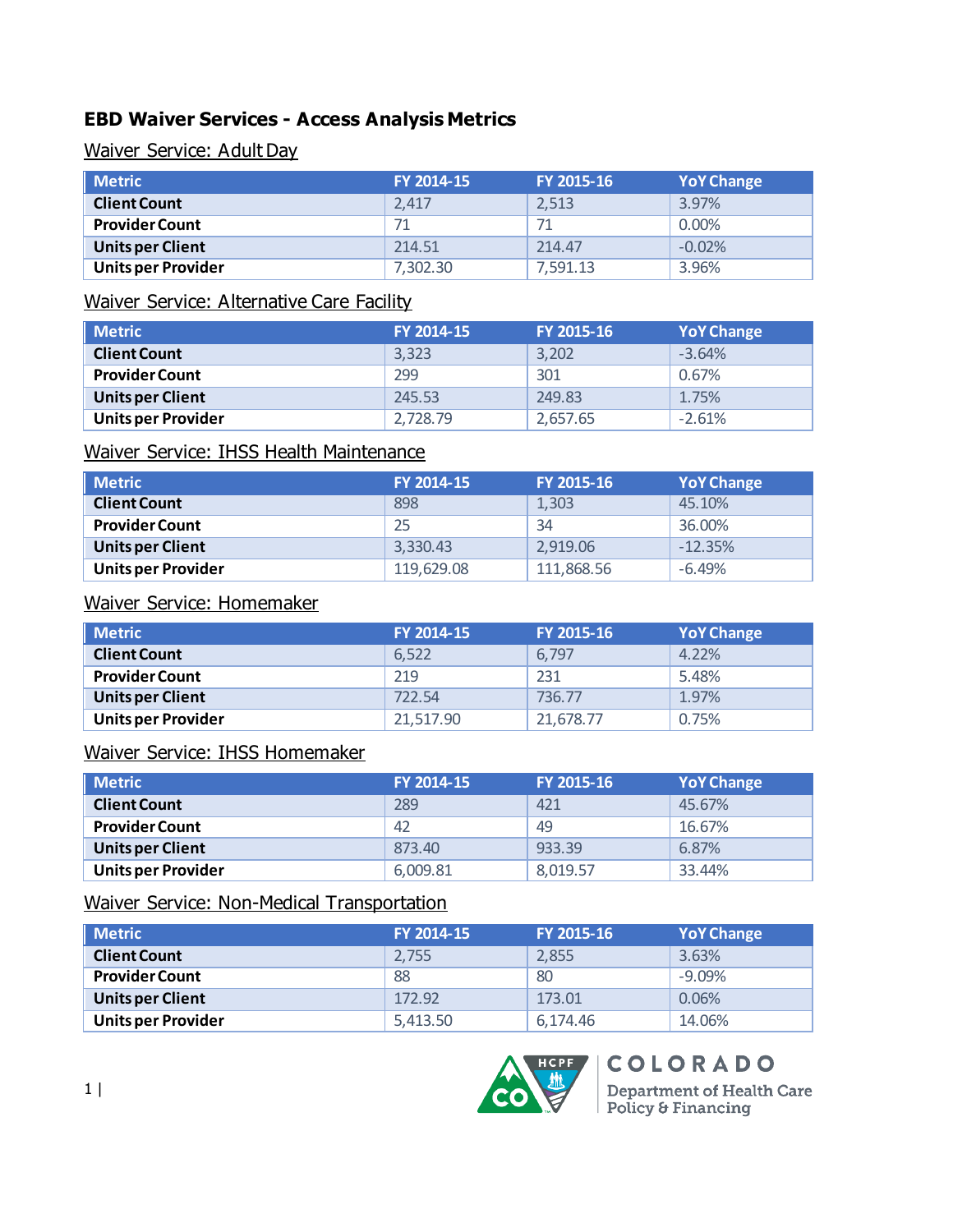#### Waiver Service: Personal Care

| <b>Metric</b>             | FY 2014-15 | FY 2015-16  | <b>YoY Change</b> |
|---------------------------|------------|-------------|-------------------|
| <b>Client Count</b>       | 11,667     | 12.016      | 2.99%             |
| <b>Provider Count</b>     | 227        | 241         | 6.17%             |
| <b>Units per Client</b>   | 2.229.78   | 2.229.13    | $-0.03%$          |
| <b>Units per Provider</b> | 114,603.04 | 111, 142.02 | $-3.02%$          |

# Waiver Service: IHSS Personal Care

| <b>Metric</b>           | FY 2014-15 | FY 2015-16 | <b>YoY Change</b> |
|-------------------------|------------|------------|-------------------|
| <b>Client Count</b>     | 559        | 918        | 64.22%            |
| <b>Provider Count</b>   | 46         | 53         | 15.22%            |
| <b>Units per Client</b> | 1.192.28   | 1,208.31   | 1.34%             |
| Units per Provider      | 14,488.76  | 20,928.79  | 44.45%            |

#### Waiver Service: Alternative Care Facility Respite

| <b>Metric</b>             | FY 2014-15 | FY 2015-16 | <b>YoY Change</b> |
|---------------------------|------------|------------|-------------------|
| <b>Client Count</b>       | 46         | 51         | 10.87%            |
| <b>Provider Count</b>     | 24         |            | $-4.17%$          |
| Units per Client          | 22.07      | 21.75      | $-1.45%$          |
| <b>Units per Provider</b> | 42.29      | 48.22      | 14.01%            |

#### Waiver Service: In-Home Respite

| <b>Metric</b>             | FY 2014-15 | FY 2015-16 | <b>YoY Change</b> |
|---------------------------|------------|------------|-------------------|
| <b>Client Count</b>       | 60         | 76         | 26.67%            |
| <b>Provider Count</b>     | 34         | 46         | 35.29%            |
| <b>Units per Client</b>   | 153.02     | 287.51     | 87.90%            |
| <b>Units per Provider</b> | 270.03     | 475.02     | 75.91%            |

# Waiver Service: Nursing Facility Respite

| <b>Metric</b>             | FY 2014-15 | FY 2015-16 | <b>YoY Change</b> |
|---------------------------|------------|------------|-------------------|
| <b>Client Count</b>       | 309        | 337        | 9.06%             |
| <b>Provider Count</b>     | 86         | 83         | $-3.49%$          |
| <b>Units per Client</b>   | 16.63      | 16.86      | 1.34%             |
| <b>Units per Provider</b> | 59.77      | 68.45      | 14.52%            |

# **CMHS Waiver Services - Access Analysis Metrics**

#### Waiver Service: Adult Day

| <b>Metric</b>             | FY 2014-15 | FY 2015-16 | <b>YoY Change</b> |
|---------------------------|------------|------------|-------------------|
| <b>Client Count</b>       | 128        | 121        | $-5.47%$          |
| <b>Provider Count</b>     | 44         | 45         | 2.27%             |
| <b>Units per Client</b>   | 171.88     | 174.90     | 1.76%             |
| <b>Units per Provider</b> | 500.02     | 470.29     | $-5.95%$          |

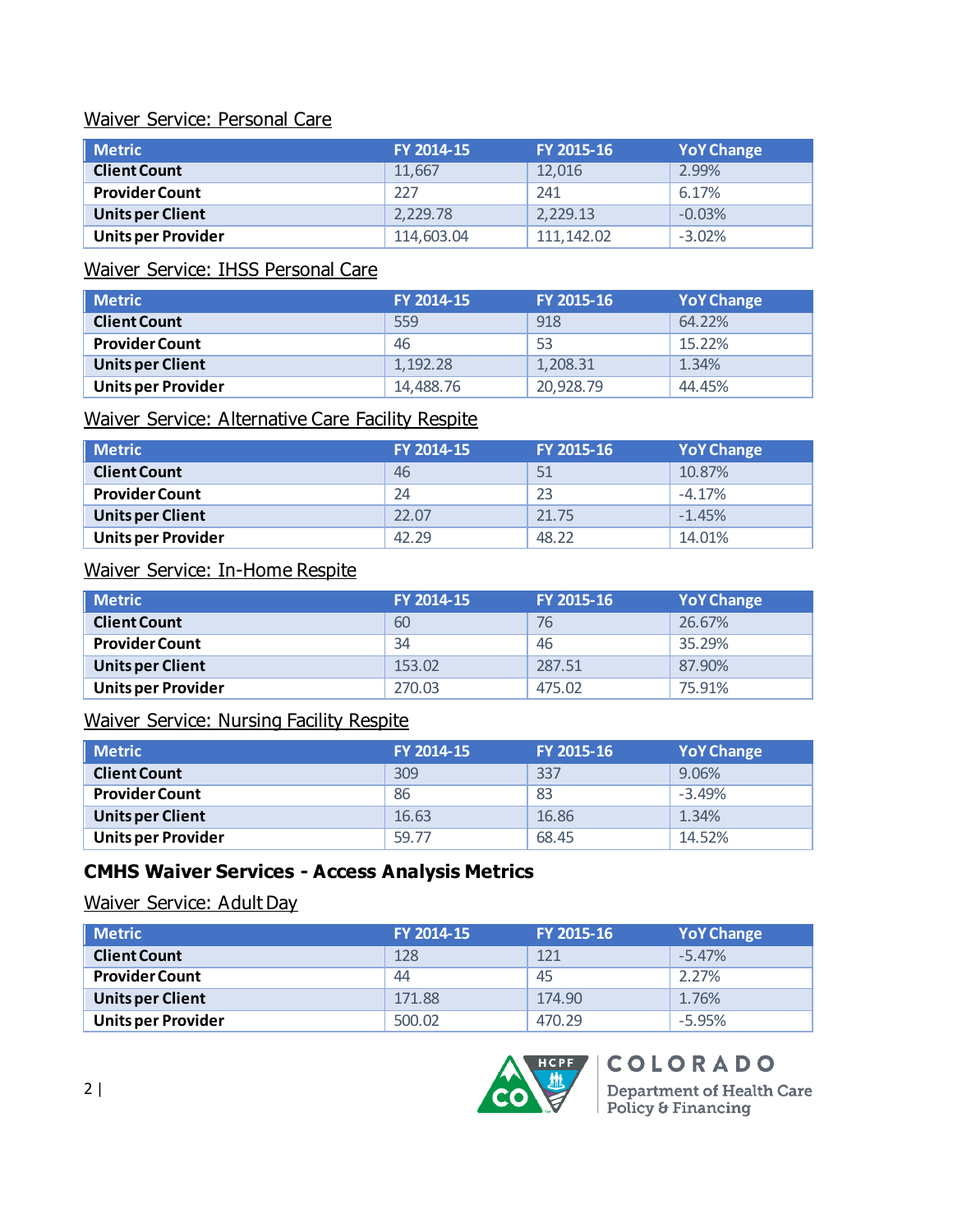#### Waiver Service: Alternative Care Facility

| <b>Metric</b>             | FY 2014-15 | FY 2015-16 | <b>YoY Change</b> |
|---------------------------|------------|------------|-------------------|
| <b>Client Count</b>       | 1.574      | 1.645      | 4.51%             |
| <b>Provider Count</b>     | 193        | 207        | 7.25%             |
| <b>Units per Client</b>   | 284.83     | 279.38     | $-1.91%$          |
| <b>Units per Provider</b> | 2.322.88   | 2.220.18   | $-4.42%$          |

# Waiver Service: IHSS Health Maintenance

| <b>Metric</b>             | FY 2014-15 | FY 2015-16 | <b>YoY Change</b> |
|---------------------------|------------|------------|-------------------|
| <b>Client Count</b>       | 237        | 285        | 20.25%            |
| <b>Provider Count</b>     | 12         | 15         | 25.00%            |
| Units per Client          | 5.951.95   | 5.697.40   | $-4.28%$          |
| <b>Units per Provider</b> | 117,551.00 | 108,250.67 | $-7.91%$          |

#### Waiver Service: Homemaker

| <b>Metric</b>           | FY 2014-15 | FY 2015-16 | <b>YoY Change</b> |
|-------------------------|------------|------------|-------------------|
| <b>Client Count</b>     | 942        | 1.004      | 6.58%             |
| <b>Provider Count</b>   | 173        | 165        | $-4.62%$          |
| <b>Units per Client</b> | 698.39     | 682.12     | $-2.33%$          |
| Units per Provider      | 3,802.79   | 4,150.58   | 9.15%             |

# Waiver Service: Non-Medical Transportation

| <b>Metric</b>             | FY 2014-15 | FY 2015-16 | <b>YoY Change</b> |
|---------------------------|------------|------------|-------------------|
| <b>Client Count</b>       | 367        | 296        | $-19.35%$         |
| <b>Provider Count</b>     | 56         | 54         | $-3.57\%$         |
| Units per Client          | 92.07      | 110.63     | 20.15%            |
| <b>Units per Provider</b> | 603.39     | 606.39     | 0.50%             |

# Waiver Service: Personal Care

| Metric                    | FY 2014-15 | FY 2015-16 | <b>YoY Change</b> |
|---------------------------|------------|------------|-------------------|
| <b>Client Count</b>       | 782        | 827        | 5.75%             |
| <b>Provider Count</b>     | 163        | 185        | 13.50%            |
| <b>Units per Client</b>   | 1.669.47   | 1,636.92   | $-1.95%$          |
| <b>Units per Provider</b> | 8,009.34   | 7,317.48   | $-8.64%$          |

#### Waiver Service: Alternative Care Facility Respite

| Metric                    | FY 2014-15 | FY 2015-16 | <b>YoY Change</b> |
|---------------------------|------------|------------|-------------------|
| <b>Client Count</b>       | PHI        | PHI        | Increase          |
| <b>Provider Count</b>     | 12         | 13         | 8.33%             |
| <b>Units per Client</b>   | PHI        | PHI        | Constant          |
| <b>Units per Provider</b> | 27.25      | 35.85      | 31.55%            |

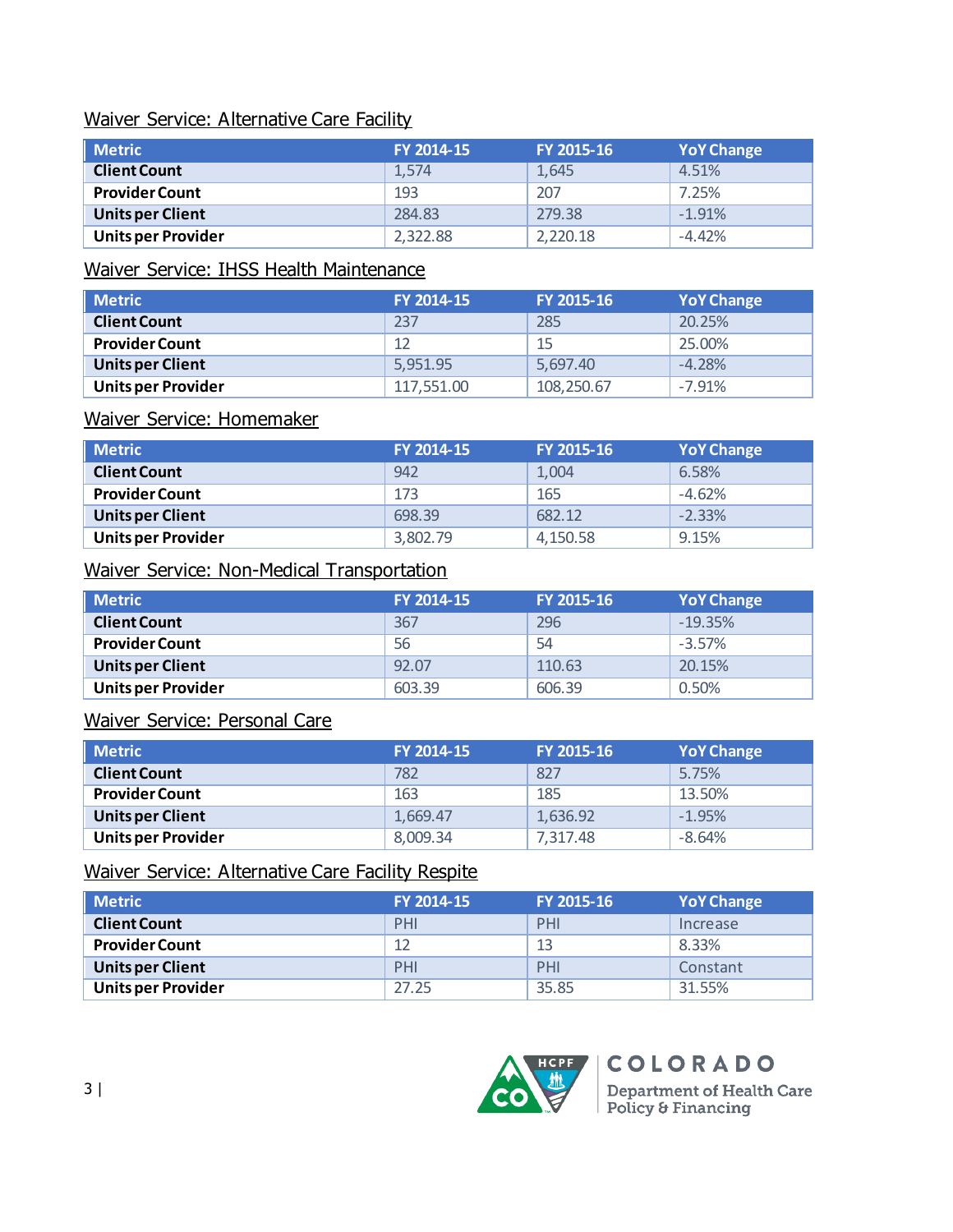#### Waiver Service: Nursing Facility Respite

| <b>Metric</b>             | FY 2014-15 | FY 2015-16 | <b>YoY Change</b> |
|---------------------------|------------|------------|-------------------|
| <b>Client Count</b>       | PHI        | PHI        | Constant          |
| <b>Provider Count</b>     |            |            | 12.50%            |
| <b>Units per Client</b>   | PHI        | PHI        | Decrease          |
| <b>Units per Provider</b> | 20.50      | 15.56      | $-24.12%$         |

## **BI Waiver - Access Analysis Metrics**

#### Waiver Service: Adult Day

| <b>Metric</b>             | FY 2014-15 | FY 2015-16 | <b>YoY Change</b> |
|---------------------------|------------|------------|-------------------|
| <b>Client Count</b>       | 34         | 42         | 23.53%            |
| <b>Provider Count</b>     |            |            | 28.57%            |
| <b>Units per Client</b>   | 90.26      | 90.31      | 0.05%             |
| <b>Units per Provider</b> | 438.43     | 421.44     | $-3.87%$          |

#### Waiver Service: Non-Medical Transportation

| <b>Metric</b>             | FY 2014-15 | FY 2015-16 | <b>YoY Change</b> |
|---------------------------|------------|------------|-------------------|
| <b>Client Count</b>       | 32         | 40         | 25.00%            |
| <b>Provider Count</b>     | 12         | 13         | 8.33%             |
| <b>Units per Client</b>   | 161.94     | 170.50     | 5.29%             |
| <b>Units per Provider</b> | 431.83     | 524.62     | 21.49%            |

# Waiver Service: Personal Care

| Metric                    | FY 2014-15 | FY 2015-16 | <b>YoY Change</b> |
|---------------------------|------------|------------|-------------------|
| <b>Client Count</b>       | 79         | 87         | 10.13%            |
| <b>Provider Count</b>     | 46         | 53         | 15.22%            |
| <b>Units per Client</b>   | 1.815.19   | 1,781.53   | $-1.85%$          |
| <b>Units per Provider</b> | 3.117.39   | 2.924.40   | $-6.19%$          |

#### Waiver Service: In-Home Respite

| <b>Metric</b>             | FY 2014-15 | FY 2015-16 | <b>YoY Change</b> |
|---------------------------|------------|------------|-------------------|
| <b>Client Count</b>       | PHI        | PHI        | Decrease          |
| <b>Provider Count</b>     |            | $\Delta$   | $-42.86%$         |
| <b>Units per Client</b>   | PHI        | PHI        | Decrease          |
| <b>Units per Provider</b> | 1,996.00   | 1,622.50   | $-18.71%$         |

# Waiver Service: Nursing Facility Respite

| <b>Metric</b>             | FY 2014-15 | FY 2015-16 | <b>YoY Change</b> |
|---------------------------|------------|------------|-------------------|
| <b>Client Count</b>       | PHI        | PHI        | Constant          |
| <b>Provider Count</b>     |            |            | $0.00\%$          |
| <b>Units per Client</b>   | PHI        | PHI        | Increase          |
| <b>Units per Provider</b> | 14.67      | 21.33      | 45.45%            |

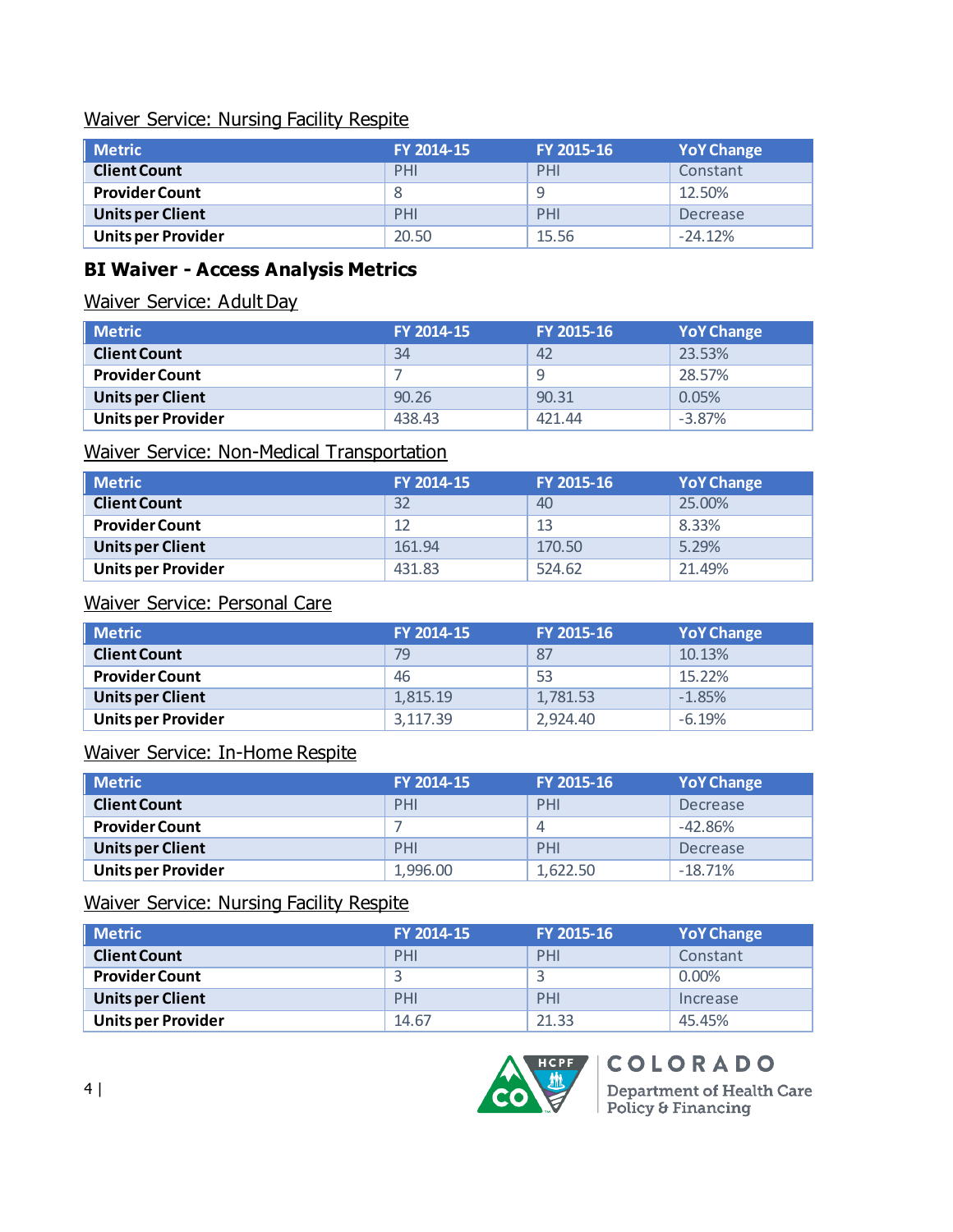# **SCI Waiver Services - Access Analysis Metrics**

#### Waiver Service: IHSS Health Maintenance

| <b>Metric</b>             | FY 2014-15 | FY 2015-16 | <b>YoY Change</b> |
|---------------------------|------------|------------|-------------------|
| <b>Client Count</b>       | PHI        | PHI        | Increase          |
| <b>Provider Count</b>     | 4          |            | $-25.00\%$        |
| <b>Units per Client</b>   | PHI        | PHI        | Increase          |
| <b>Units per Provider</b> | 4.626.00   | 8,998.33   | 94.52%            |

#### Waiver Service: Homemaker

| <b>Metric</b>             | FY 2014-15 | FY 2015-16 | <b>YoY Change</b> |
|---------------------------|------------|------------|-------------------|
| <b>Client Count</b>       | PHI        | PHI        | Decrease          |
| <b>Provider Count</b>     | 15         | 14         | $-6.67\%$         |
| <b>Units per Client</b>   | PHI        | PHI        | Increase          |
| <b>Units per Provider</b> | 2,100.73   | 2,162.29   | 2.93%             |

#### Waiver Service: IHSS Homemaker

| $\blacksquare$ Metric     | FY 2014-15 | FY 2015-16 | <b>YoY Change</b> |
|---------------------------|------------|------------|-------------------|
| <b>Client Count</b>       | PHI        |            |                   |
| <b>Provider Count</b>     |            |            |                   |
| <b>Units per Client</b>   | PHI        |            |                   |
| <b>Units per Provider</b> | 210.00     |            |                   |

### Waiver Service: Non-Medical Transportation

| Metric                    | FY 2014-15 | FY 2015-16 | <b>YoY Change</b> |
|---------------------------|------------|------------|-------------------|
| <b>Client Count</b>       | PHI        |            |                   |
| <b>Provider Count</b>     |            |            |                   |
| Units per Client          | PHI        |            |                   |
| <b>Units per Provider</b> | 32.00      |            |                   |

#### Waiver Service: Personal Care

| <b>Metric</b>             | FY 2014-15 | FY 2015-16 | <b>YoY Change</b> |
|---------------------------|------------|------------|-------------------|
| <b>Client Count</b>       | PHI        | PHI        | Increase          |
| <b>Provider Count</b>     | 10         | 13         | 30.00%            |
| <b>Units per Client</b>   | PHI        | PHI        | Increase          |
| <b>Units per Provider</b> | 1.904.00   | 1,780.54   | $-6.48%$          |

# Waiver Service: IHSS Personal Care

| <b>Metric</b>             | FY 2014-15 | FY 2015-16 | <b>YoY Change</b> |
|---------------------------|------------|------------|-------------------|
| <b>Client Count</b>       | PHI        | PHI        | Decrease          |
| <b>Provider Count</b>     |            |            | $-50.00\%$        |
| <b>Units per Client</b>   | PHI        | PHI        | Increase          |
| <b>Units per Provider</b> | 362.00     | 3,434.00   | 848.62%           |